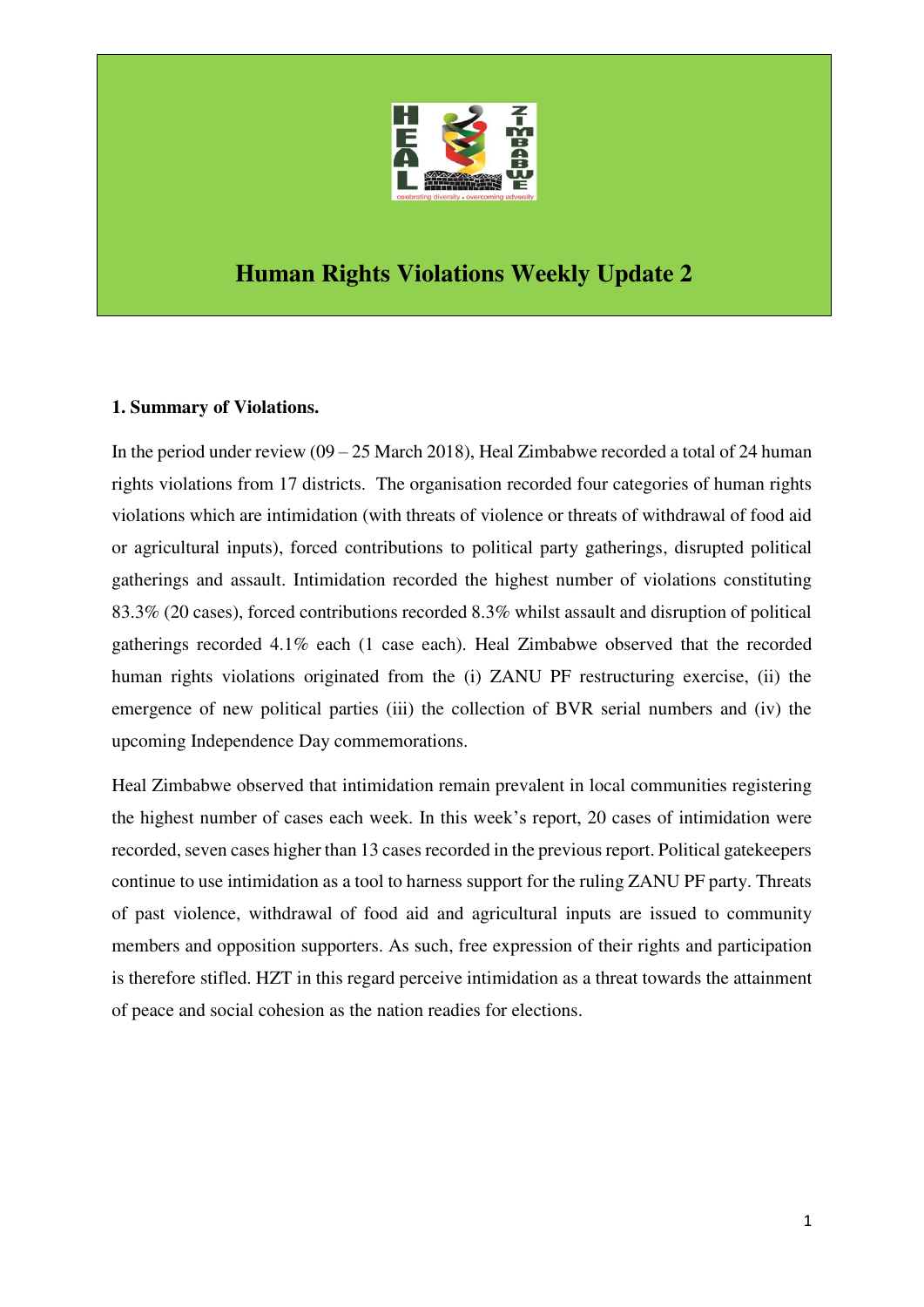

# **2. Distribution of Violations by District**



The chart above reveals the allocation of human rights violations across the districts. Human rights violations were recorded from 17 districts which are: Zaka, Bikita, Gutu, Bulilima,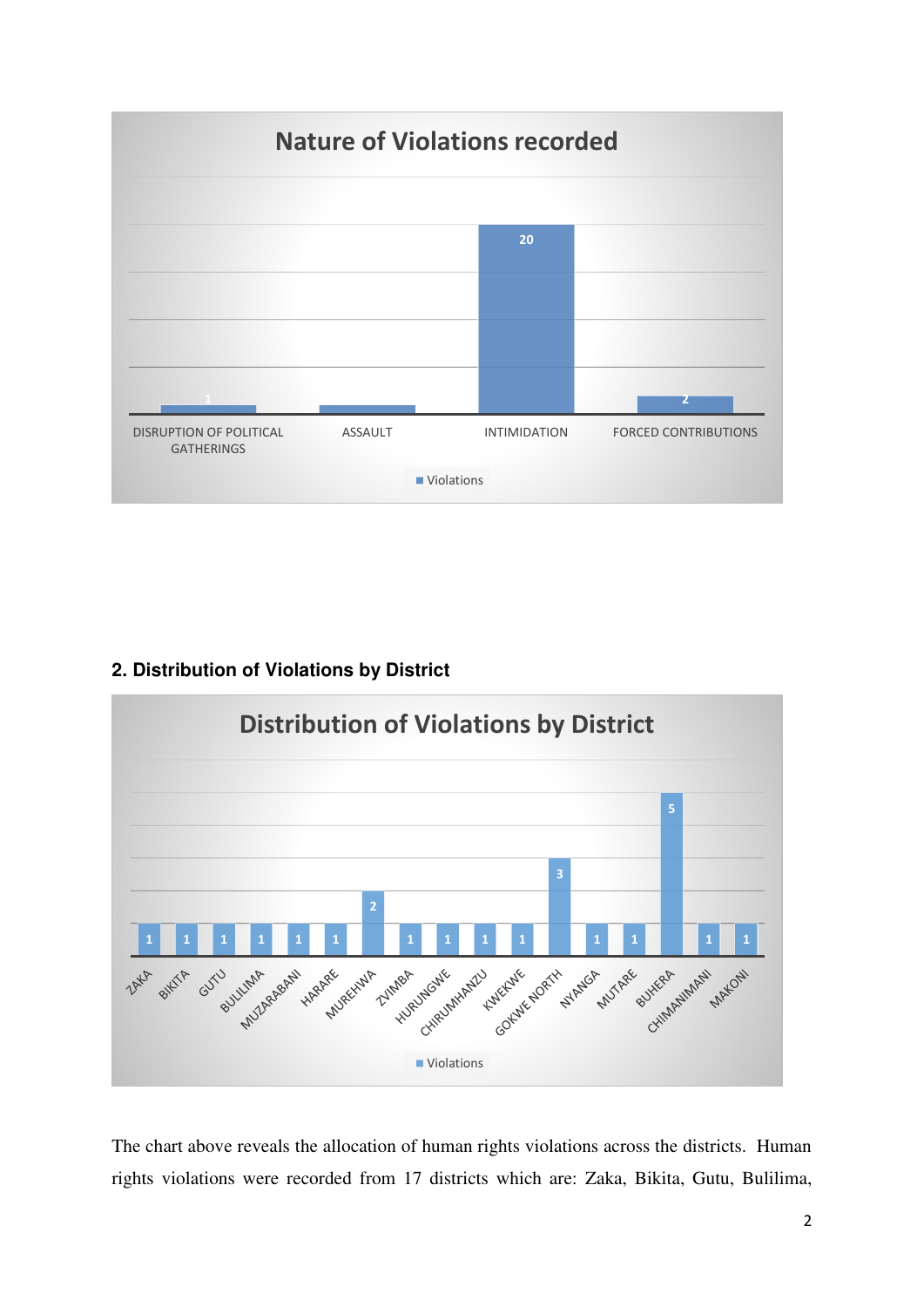Muzarabani, Harare, Murehwa, Zvimba, Hurungwe, Chirumhanzu, Kwekwe, Gokwe North, Nyanga, Mutare, Buhera, Chimanimani and Makoni. Buhera for the second time recorded the highest number of human rights violations (5 cases). Gokwe North recorded the second highest number of human rights violations with 3 cases followed by Murehwa which recorded 2 cases. The rest of the districts recorded one case each. In this reporting period, 24 cases were recorded compared to 17 recorded in the previous report. More cases are likely to increase as the election mode continues to intensify.



#### **3. Distribution of violations by Province**

The diagram above indicates the distribution of human rights violations across the provinces. Heal Zimbabwe recorded human rights violations in 8 provinces which are Mashonaland Central, Matabeleland South, Mashonaland East, Manicaland, Midlands, Masvingo, Mashonaland West and Harare Metropolitan Province. Manicaland recorded the highest number of human rights violations with 9 cases. Midlands recorded the second highest number of human rights violations with 5 cases. Mashonaland East and Masvingo province recorded 3 cases each. The least human rights violations were recorded in Matabeleland South, Mashonaland Central and Harare metropolitan provinces which recorded one case each. Heal Zimbabwe predicts an increase in human rights violations in the coming weeks as political parties intensify their campaigns across the provinces.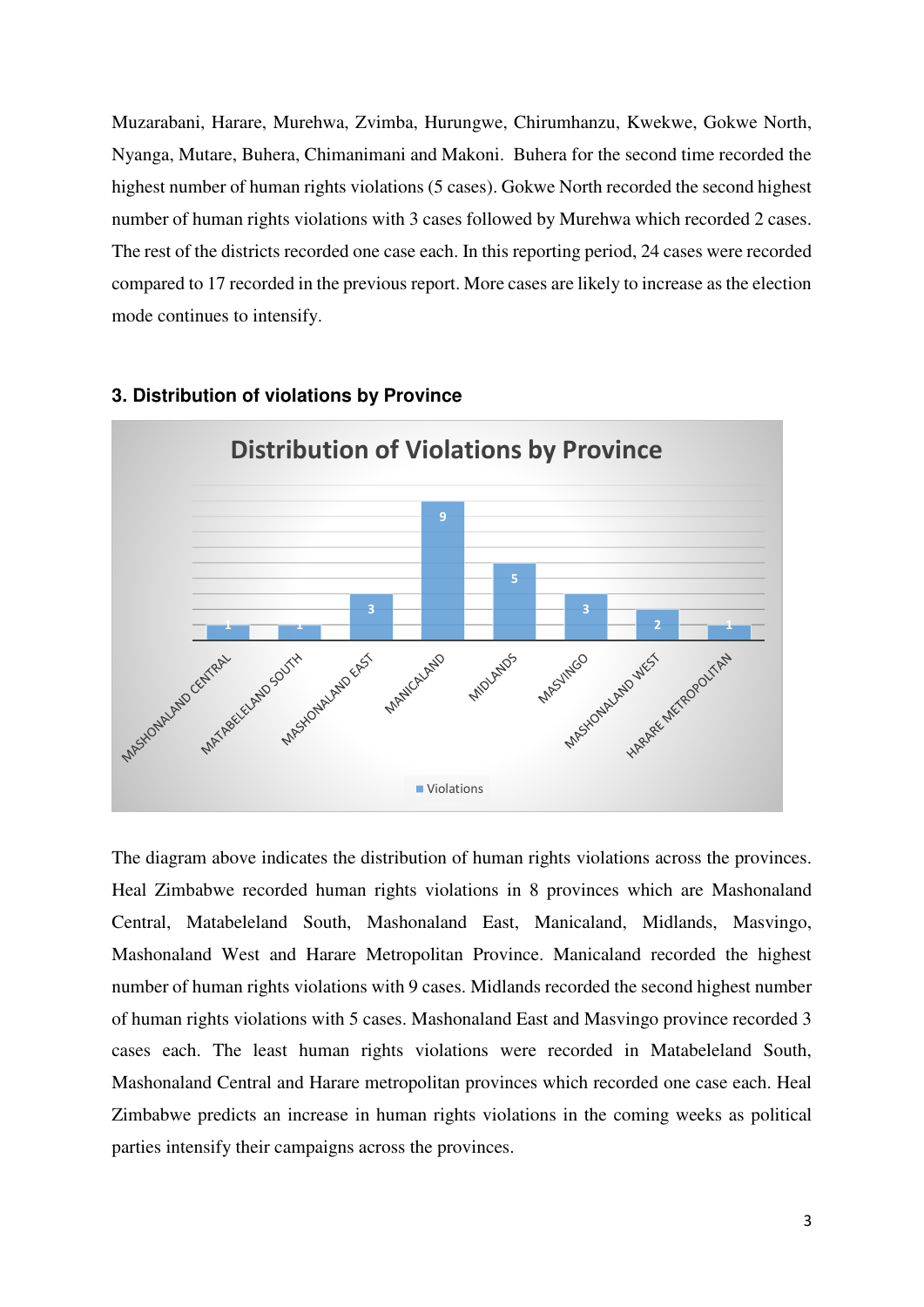

The chart above indicates the distribution of perpetrators across the 8 provinces upon which human rights violations were recorded. A total of 28 perpetrators (22 males and 6 females) were recorded in this report. Heal Zimbabwe observed three categories of perpetrators who were involved in the human rights violations. These are ZANU PF leadership, Councillors, Traditional leaders and Youth Officers. ZANU PF leadership recorded the highest number of perpetrators with 54% (15 out of 24). These were largely ZANU PF ward chairpersons and party supporters. Councillors were the second highest with 21% (6 perpetrators), village heads recorded 18% (5 perpetrators) and Youth officers recorded 7% (2 perpetrators). Victims varied from community human rights defenders, opposition supporters and residents.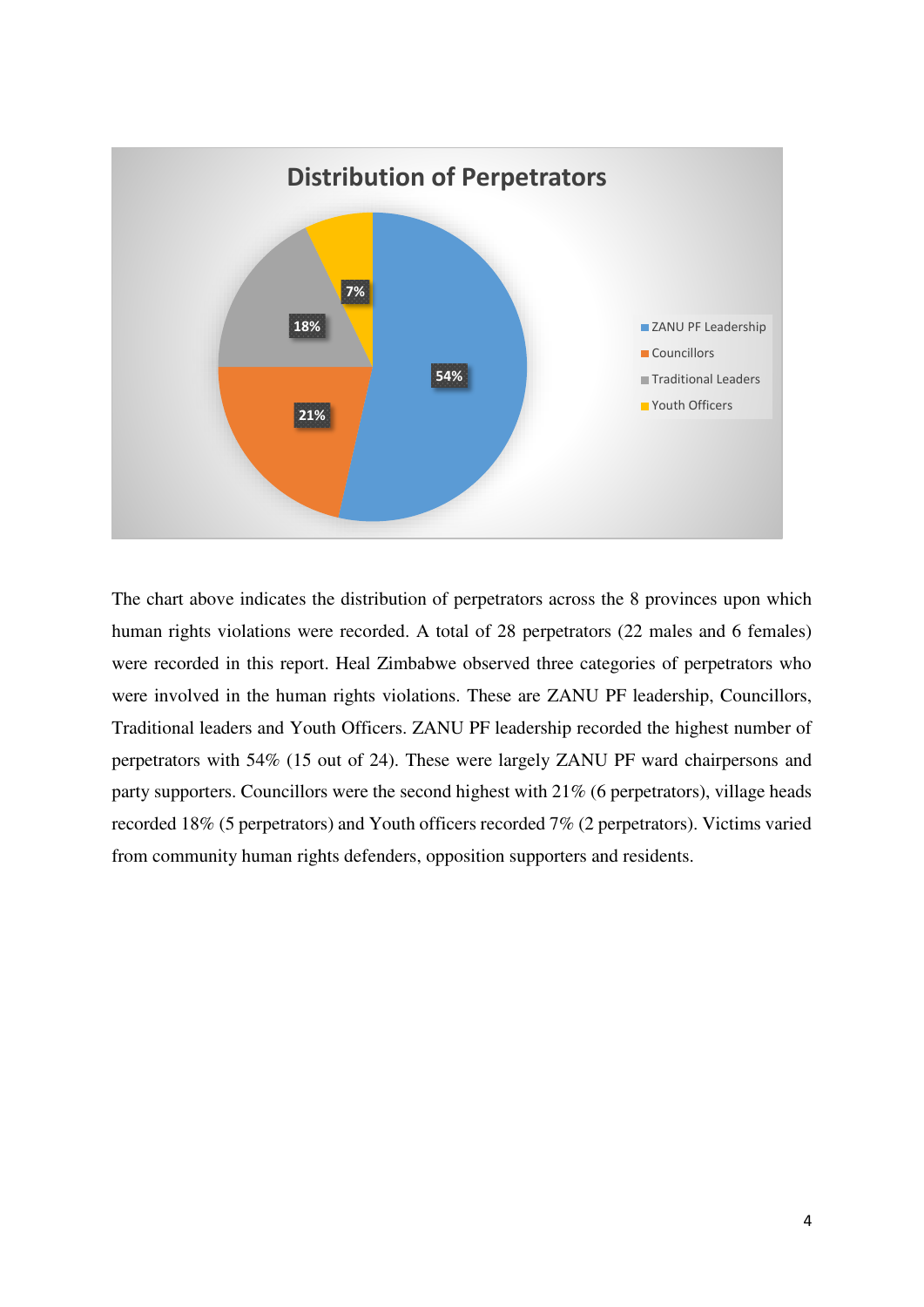

# **5. Our Intervention on Human Rights Violations.**

Heal Zimbabwe's objective is to facilitate community led processes in resolving and managing conflicts. Through the work of various HZT community led peace structures such as early warning and early response committees and human rights monitors, Heal Zimbabwe has managed to monitor and document human rights violations countrywide. As a way of responding to the violations, the organisation has been providing rapid response and referrals to affected individuals and communities. HZT has also engaged the affected communities and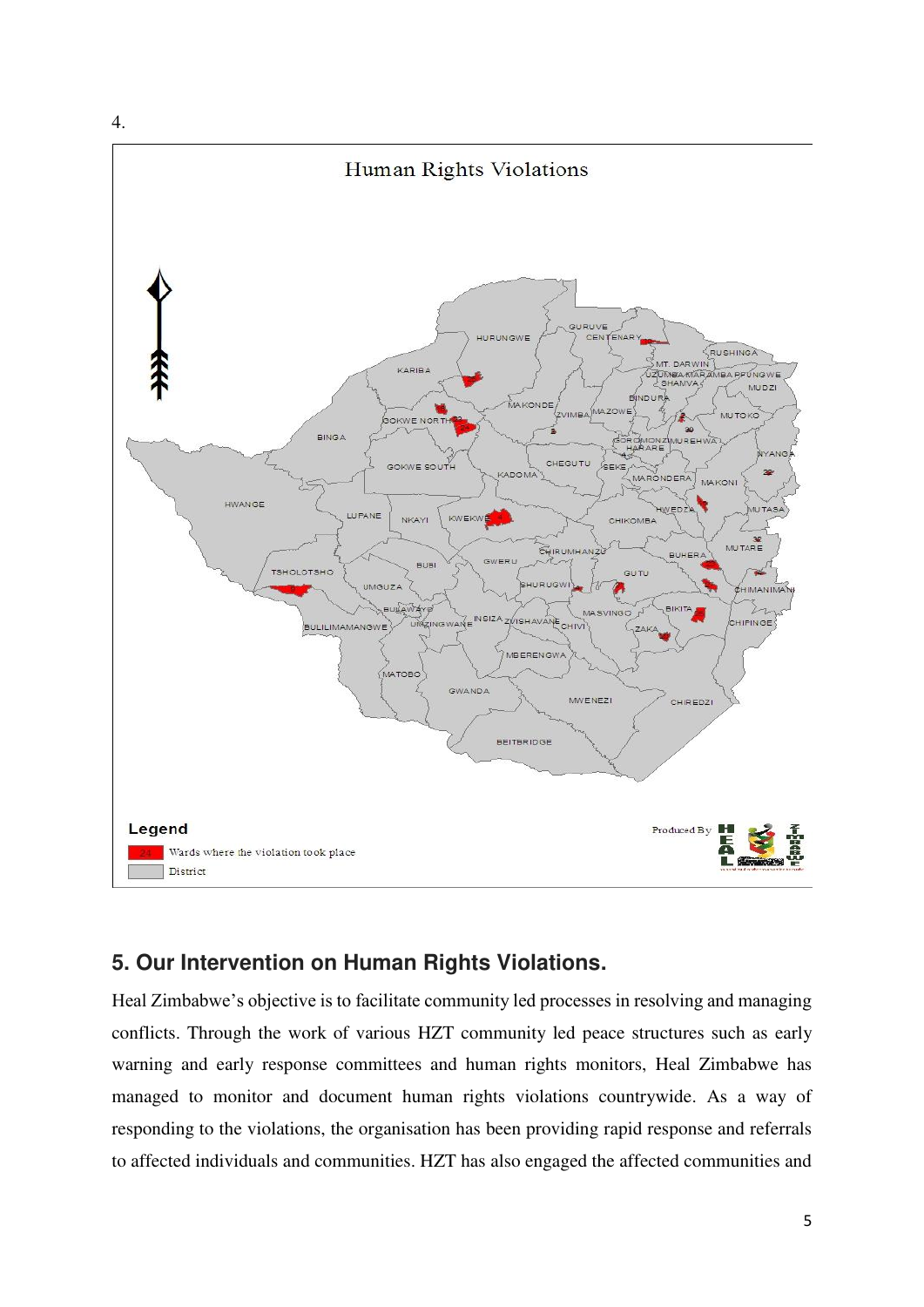emphasised on the need to uphold peace and tolerance. In Gutu West ward 31, where a ZANU PF member, Jacob Matesva was forcing community members to submit serial numbers of voter registration slips, the organisation highlighted to Matesva that it was a criminal offence to collect serial numbers. In the engagement that ensued, Matesva revealed that he received the directive from Village head Maworera and Councillor Davison Gwirimira. Of special mention is the fact that Matesva highlighted that although he was aware that it was criminal to collect serial numbers, the Village head and Councillor refused to entertain this when he engaged them on the need to desist from such a practice. Heal Zimbabwe further engaged the Village head and the Councillor who confessed that they were given the directive by the ZANU PF District office in Gutu but however refused to divulge details of the persons involved. An early warning committee established by Heal Zimbabwe has since embarked on an awareness raising campaign on the Biometric Voter Registration (BVR) targeting churches and social gatherings in the area.

In Mutare ward 32, Heal Zimbabwe through its early warning and response committee managed to report Councillor Josphat Gupa to Zimunya police station. Councillor Zimunya was forcing people to submit serial numbers of voter registration slips. Added to this, the early warning committee has also embarked on an awareness raising campaign where they dispel myths around the BVR and urge people to report people who collect serial numbers to their nearest police station.

 In Kwekwe, Heal Zimbabwe facilitated for Eric Matsapa to receive medical attention after he was assaulted by unknown assailants in Kwekwe for attending an MDC-T rally in Kwekwe on 17 March 2018. The organisation also facilitated for Matsapa to report the matter to Mbizo police station though no arrests have been made so far.

Heal Zimbabwe also engaged other implicated Village heads in areas such as Buhera, Muzarabani South, Gutu West, Nyanga South and Gokwe North. Generally, the Village heads highlighted that most of the directives came from the local ZANU PF leadership within their areas. Heal Zimbabwe implored the Village heads to uphold their constitutional duty of not violating fundamental human rights and freedoms of any person as enshrined in Section 281 of the constitution. Heal Zimbabwe has also facilitated for affected community members to report their cases to the Zimbabwe Human Rights Commission (ZHRC).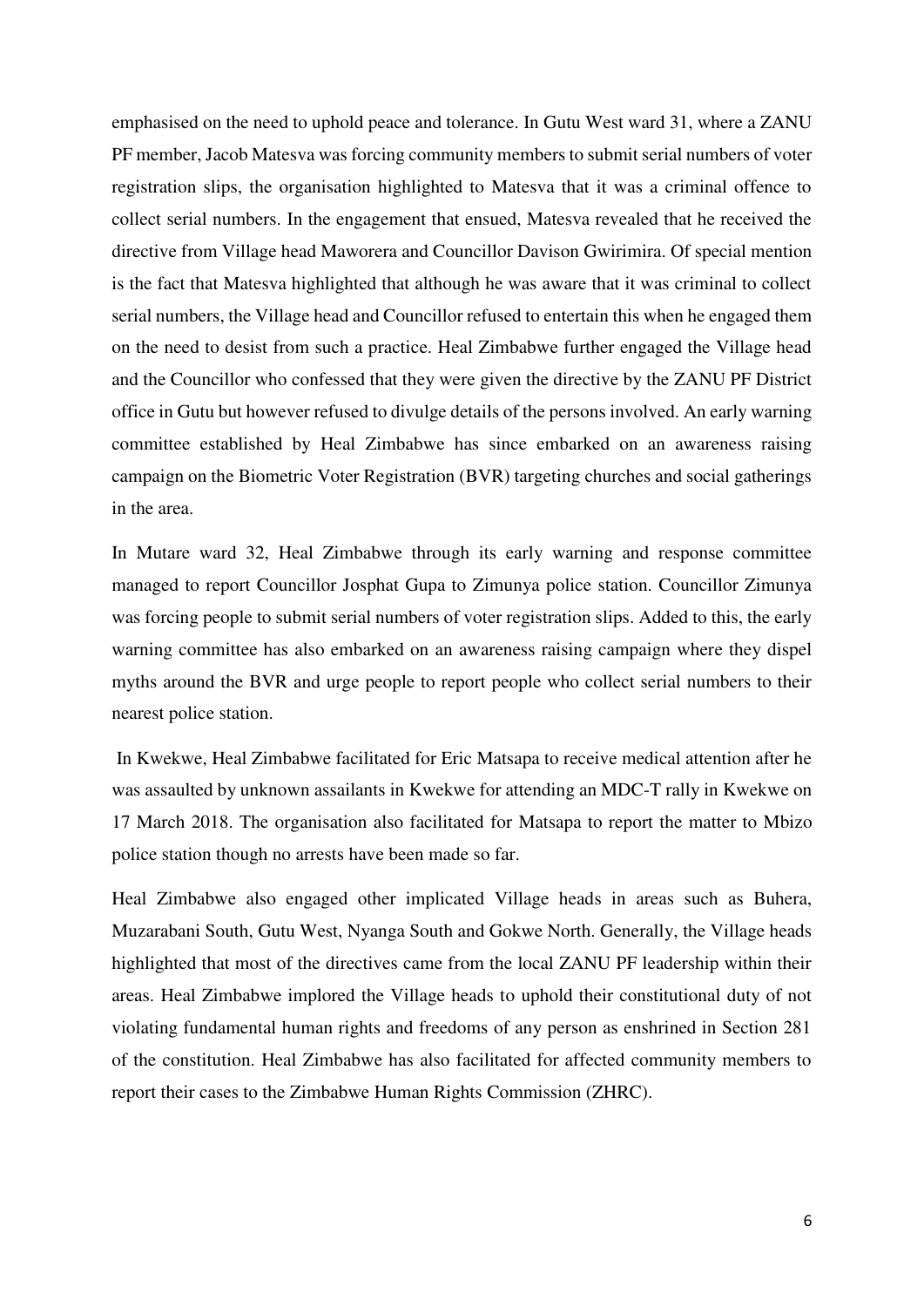#### **6. Conclusion**

Heal Zimbabwe through its National Peace campaign will continue to campaign aggressively on the need for citizens to uphold peace before, during and after the 2018 elections. The organisation has sent all cases to the ZEC and ZHRC for redress. The organization will continue to monitor human rights violations in political hotspots areas.

#### **Annexure: Specific cases recorded:**

## **Manicaland Province**

#### **Buhera ward 23**

ZANU PF ward chairperson, Wadzanai Magaisa, Councillor Marian Matizha and Village head Secretary, Box Mugonyi on the 14th of March 2018 intimidated and forced community members to pay \$0.25 contributions towards the Independence Day commemorations during a community meeting conducted at Gwama Business Centre. At the same meeting, ZANU PF ward chairperson Wadzanai Magaisa also announced that all community members who fail to submit their serial numbers of voter registration slips will not receive food aid from the Grain Marketing Board (GMB).

#### **Buhera ward 23**

Josphat Mutiya, a ZANU PF supporter on the 18th of March 2018, intimidated and forced community members to make \$0.25 contributions towards Independence Day Commemorations during a meeting conducted in Charuka village. Josphat Mutiya also highlighted that people who fail to submit serial numbers of their voter registration slips will not receive food aid and also risk being beaten in the upcoming elections.

#### **Buhera ward 27**

On 19 March 2018, Village head Ripisai distributed food aid from the Ministry of Social Welfare to ZANU PF members only at Mutiusinazita Business centre. This was despite the fact that several people who support opposition parties were registered as beneficiaries. Village head Ripisai openly announced that he was only going to distribute food aid to ZANU PF supporters only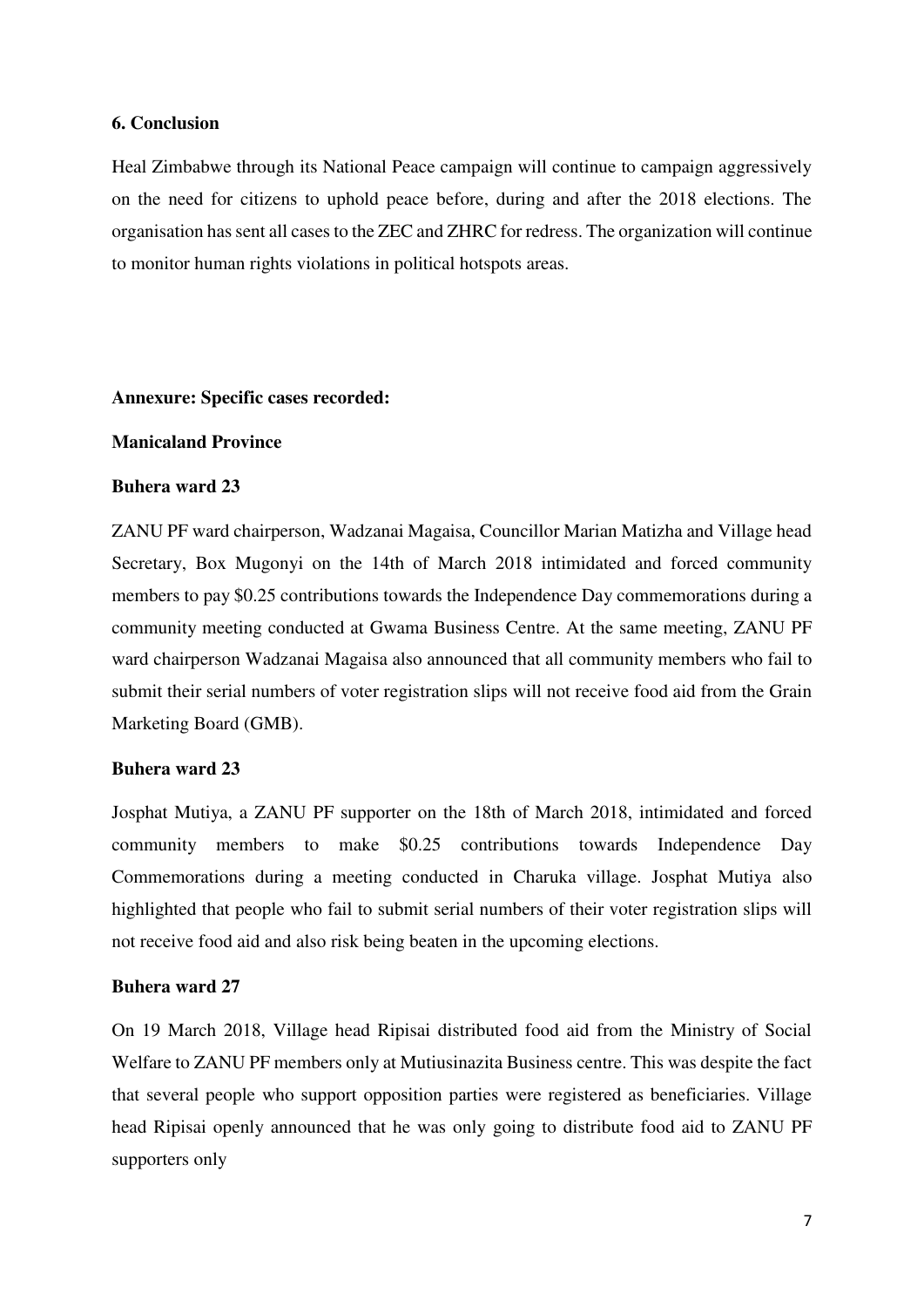## **Chimanimani west ward 4**

On 20 March 2018, Councillor Tendai Chikosha threatened two MDC-T supporters (names withheld) who were distributing party fliers at Gonzoni business Centre. Councillor Chikosha warned the two that he was going to evict them from the village if they continue supporting MDC-T.

## **Makoni ward 15**

Village head Charles Chingori on the 17th of March 2018 intimidated community members during a ZANU PF meeting conducted at Nyanhete shop. Chingori highlighted that community members who failed to continuously attend ZANU PF meetings will not receive food aid.

## **Mutare ward 32**

On 21 March 2018, Councillor Josphat Gupa conducted a meeting at Zimunya Primary school and forced people to submit serial numbers of voter registration slips. Councillor Gupa announced that people who fail to submit their serial numbers were not going to be registered as beneficiaries for food aid from the Ministry of Social welfare.

## **Nyanga South Ward 22**

On 20 March 2018, Village head Tecla Manyau called for a meeting at her homestead and forced community members to submit serial numbers of voter registration slips. The Village head also warned that those who refuse to submit serial numbers would be struck off the food aid beneficiary list.

## **Masvingo Province**

## **Zaka ward 20**

ZANU PF ward chairperson, Samuel Janga on the 14th of March 2018 disrupted an MDC meeting conducted at Cheshanga Business Centre. Samuel Janga highlighted that no opposition party activities will be "tolerated" in the ward save for the ruling ZANU PF party.

## **Gutu West Ward 31**

On 15 March 2018, Jacob Matesva, a ZANU PF member moved around the ward forcing people to submit serial numbers of voter registration slips. Matesva told people that those who refuse would have their names submitted to ZANU PF District offices.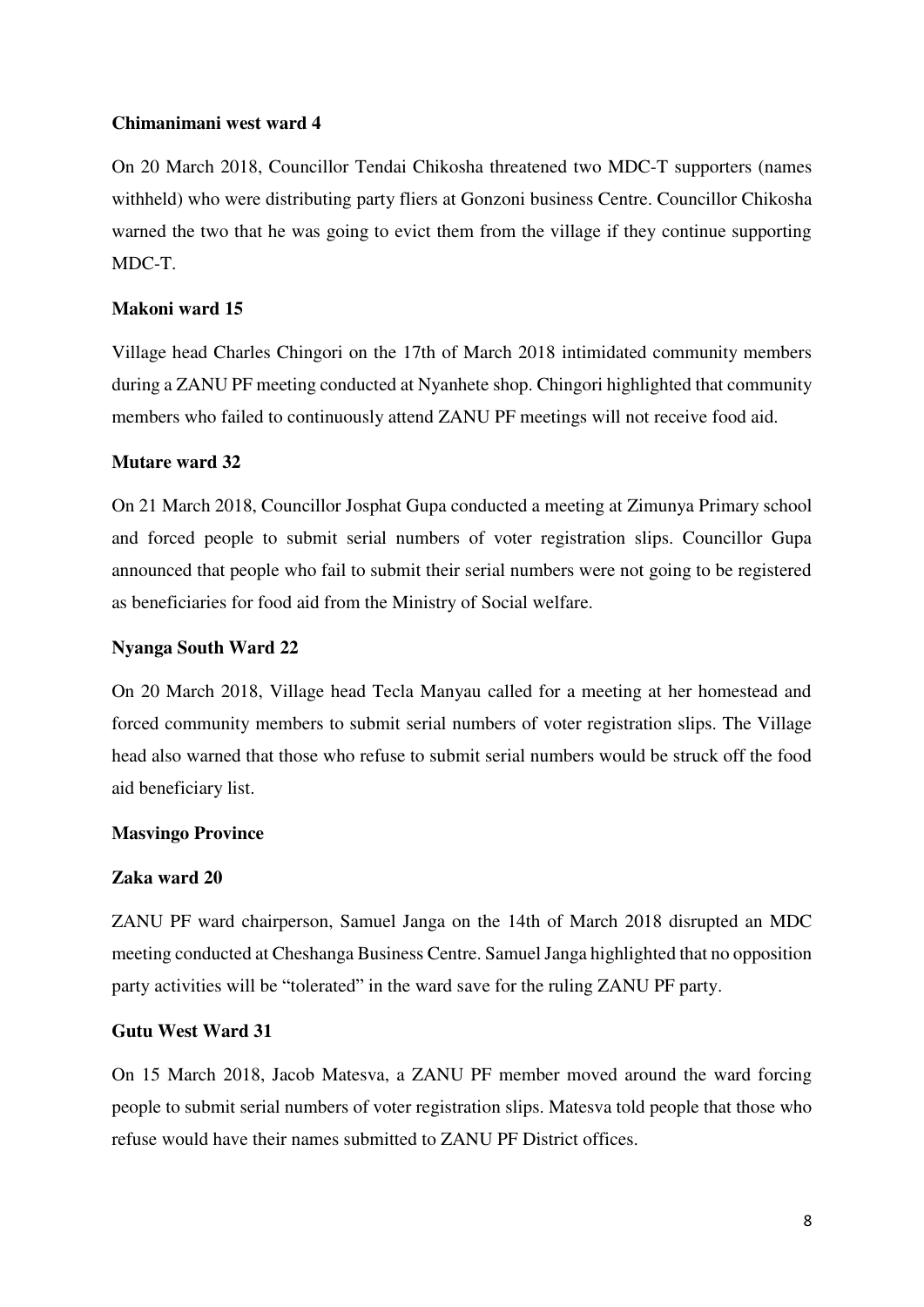#### **Bikita ward 25**

ZANU PF District Chairperson, Marko Masuka, ZANU PF Youth Chairperson, Shylock Chienga and Councillor Aaron Munhando intimidated community members during a ZANU PF meeting conducted at Utete Business Centre on the 17th March 2018. Masuka threatened that soldiers will heavily beat up everyone in the community if ZANU PF loses in the upcoming elections. Masuka further revealed that ZANU PF has since commenced compiling names of people who participate in activities of opposition parties in the area.

#### **Mashonaland East**

## **Murehwa ward 2**

ZANU PF member, Paul Tanhamira on the 16th of March 2018 intimidated opposition supporters who attended a National Patriotic Front (NPF) meeting conducted at Dandara Business Centre. Tanhamira also announced that he compiled the list of people who attended the NPF meeting. He further highlighted that the list will be used by soldiers to beat up all the opposition supporters in the ward.

#### **Murehwa ward 30**

ZANU PF supporter, Gladys Mutyoza on the 22nd of March 2018 intimidated community members at Murehwa Centre accusing them of attending NPF meetings. Mutyoza also moved around the business centre announcing that NPF supporters will be heavily beaten in the upcoming elections.

#### **Mashonaland West**

### **Zvimba South ward 2**

On the 11th of March 2018, Councillor Chamunorwa Mutevera addressed a meeting at Murombedzi business centre. In his address, Mutevera warned that people who attend opposition party rallies in his area will be struck off the food aid beneficiaries list. Mutevera singled out Mike Chidarika accusing him of being an MDC-T supporter and threatened him with violence.

#### **Hurungwe West ward 25**

On 06 March 2018, Hurungwe West Legislator, Keith Guzah threatened teachers at Denderedzi Primary school after they failed to mobilise community members for a ZANU PF meeting. On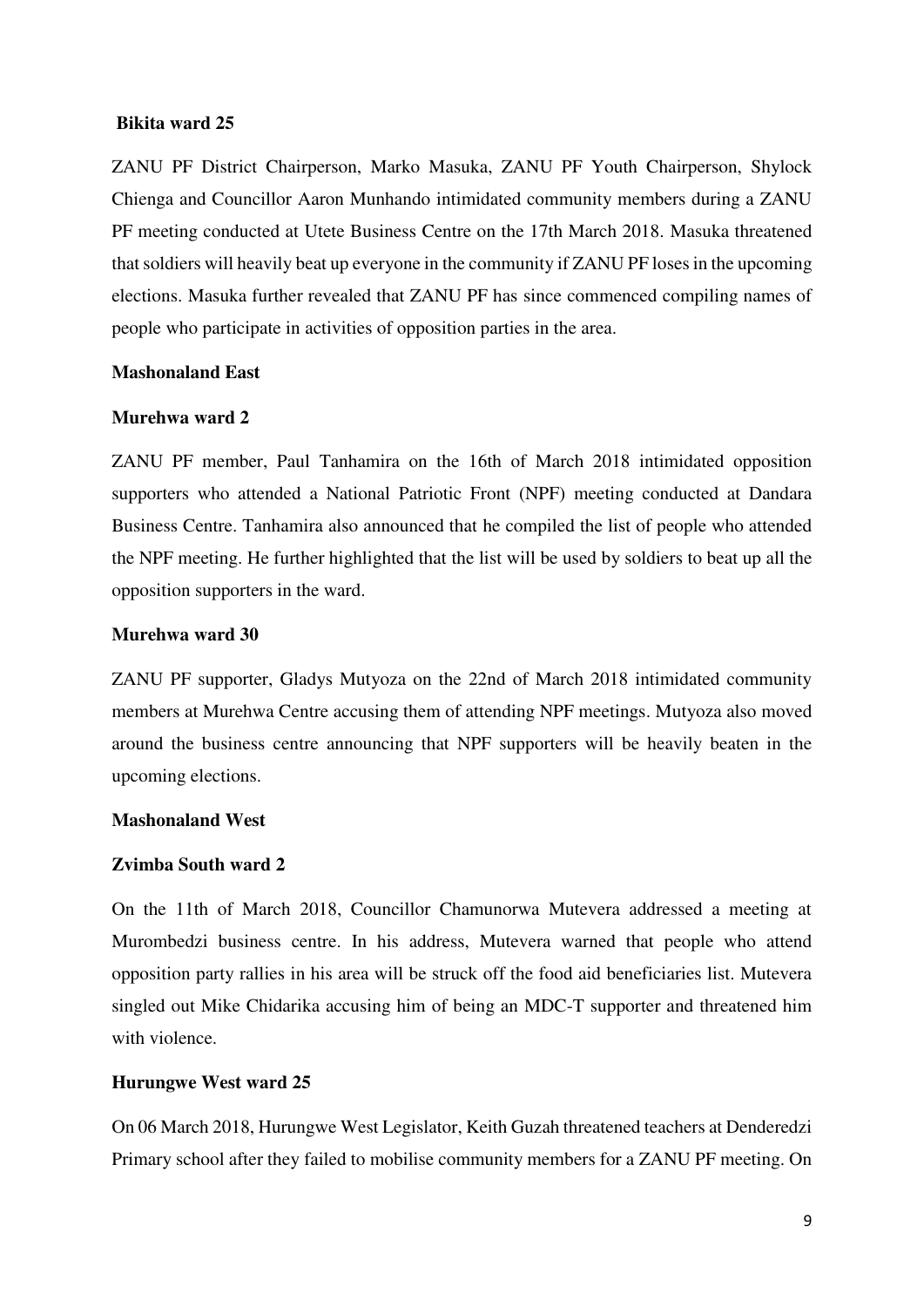the day in question, Guzah arrived at the school with a tonne of rice that he wanted to distribute. When he realised that there was low turnout, he started harassing teachers at the school and threatened them with unspecified action for "sabotaging" his meeting.

## **Midlands**

#### **Chirumhanzu Zibagwe ward 4**

ZANU PF Ward Chairperson Connick Musemwa and Timothy Kwendatiya a youth officer, intimidated community members during a ZANU PF restructuring meeting conducted at Tokwe 4 centre on the 15th of March 2018. Musemwa stated that opposition parties are not "tolerated" in the ward and those found supporting any opposition party will be barred from receiving food and agricultural inputs. Kwendatiya further threatened to unleash violence on anyone found attending opposition party meetings in the ward.

### **Kwekwe ward 4**

On the 17th of March 2018, Eric Matsapa was assaulted by unknown assailants at Mbizo 4 shopping centre. The unknown assailants accused him of attending an MDC-T rally in Kwekwe on 17 March 2018 and mobilising people to attend the rally. Matsapa sustained serious injuries on his back and hand. The matter was reported at Mbizo police station and no arrests have been made so far.

#### **Gokwe North ward 16**

On 16 March 2018, ZANU PF youth chairperson, Joseph Gumindoga and ZANU PF District chairperson Munyira Atnos, harassed workers at Choda COTTCO depot. The two further warned the workers that they risk losing their jobs if they give cotton seeds to opposition party supporters.

#### **Gokwe North ward 24**

On 14 March 2018, Councillor Walter Wafana and youth officer Edmore Mutemeri threatened people during a fertiliser distribution exercise at Ukomo Business centre. The two warned the people in attendance that all those who refuse to submit serial numbers of their registration slips would not receive fertilisers.